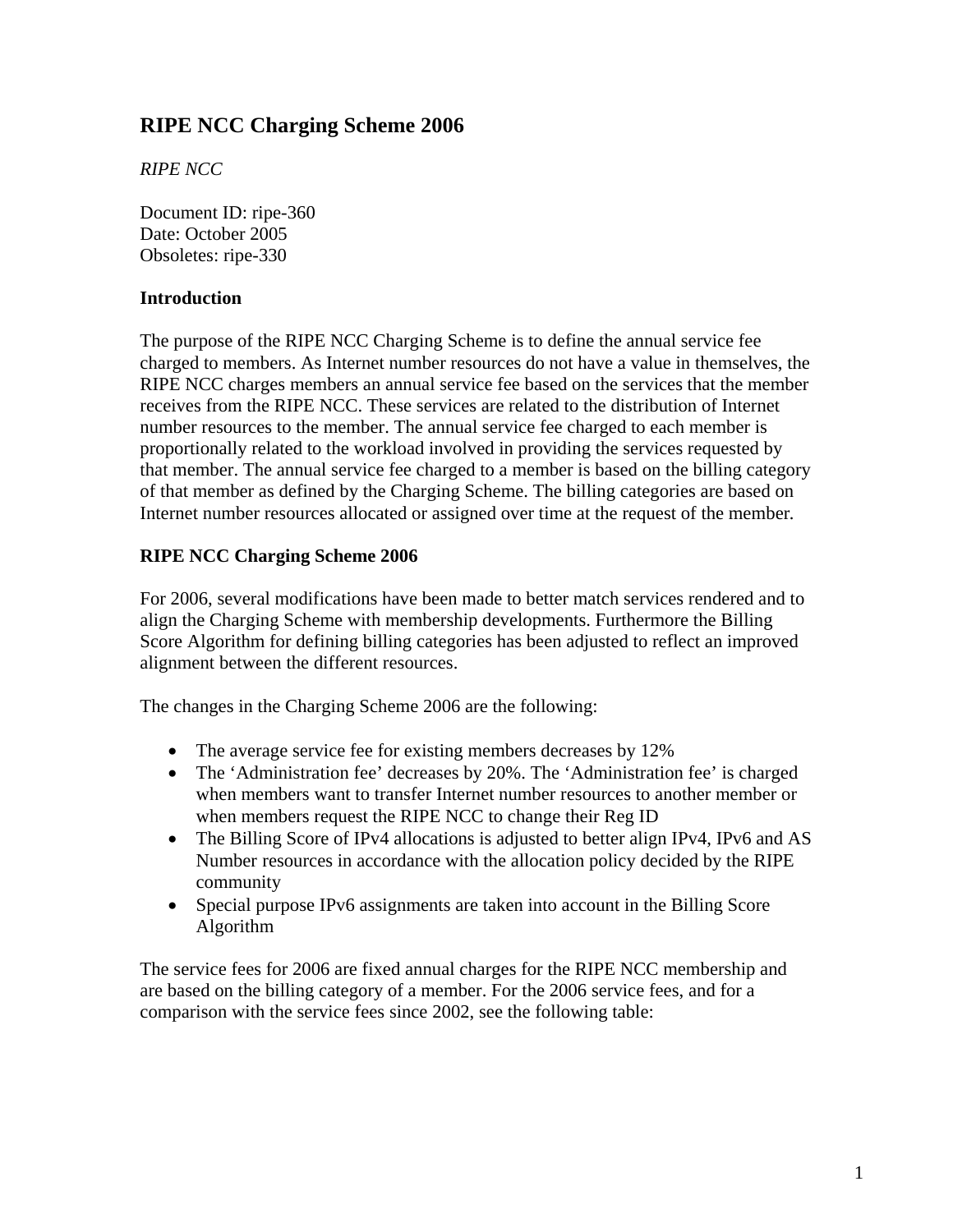| Annual service fee<br>(in EUR) | 2002  | 2003  | 2004  | 2005  | 2006  |
|--------------------------------|-------|-------|-------|-------|-------|
| Extra Small                    |       |       | 2,000 | 1,750 | 1,500 |
| Small                          | 1,800 | 2,750 | 2,500 | 2,250 | 2,000 |
| Medium                         | 2,500 | 3,750 | 3,500 | 3,150 | 2,750 |
| Large                          | 3,400 | 5,250 | 5,000 | 4,750 | 4,250 |
| Extra Large                    |       |       | 6,750 | 6,500 | 5,750 |
| Sign-up fee                    | 2,100 | 2,500 | 2,500 | 2,000 | 2,000 |
| <b>Administration fee</b>      |       |       | 1,250 | 1,250 | 1,000 |

## **Membership Growth Projections**

In line with the membership growth survey conducted in 2004, a membership growth model has been developed to improve the accuracy of forecasting in relation to membership developments. Following this model a net growth rate of approximately 10% is expected over 2005. For 2006, taking into account expected member closures, a net growth rate of 8% is expected.

The membership figures for 2002 - 2004, the projections for the remainder of 2005 and the estimation for the budget for 2006 are as follows:

|                  |       |       |       | Projection | <b>Budget</b> |
|------------------|-------|-------|-------|------------|---------------|
| Number of LIRs   | 2002  | 2003  | 2004  | 2005       | 2006          |
| Extra Small      |       |       | 766   | 1,303      | 1,162         |
| Small            | 2,503 | 2,664 | 2,126 | 2,005      | 2,320         |
| Medium           | 614   | 659   | 749   | 720        | 844           |
| Large            | 152   | 165   | 144   | 139        | 169           |
| Extra Large      |       |       | 39    | 39         | 42            |
| Total membership | 3,269 | 3,488 | 3,824 | 4,206      | 4,537         |
| Net Growth %     | 5 %   | 7%    | 10 %  | 10 %       | 8 %           |

*Note: Since the formal recognition in April 2005 of AfriNIC, the Regional Internet Registry for Africa, RIPE NCC members from that region have been transferred to AfriNIC. These are excluded from the figures for 2005 and 2006.* 

*New members that are expected in 2006 are included in the Extra Small billing category.* 

Each member receives a score according to the Billing Score Algorithm (see Appendix I). Starting from the lowest score, all members are ranked in order depending on their score. Members with the same score get identical rankings. The billing categories are defined using the following cumulative boundaries: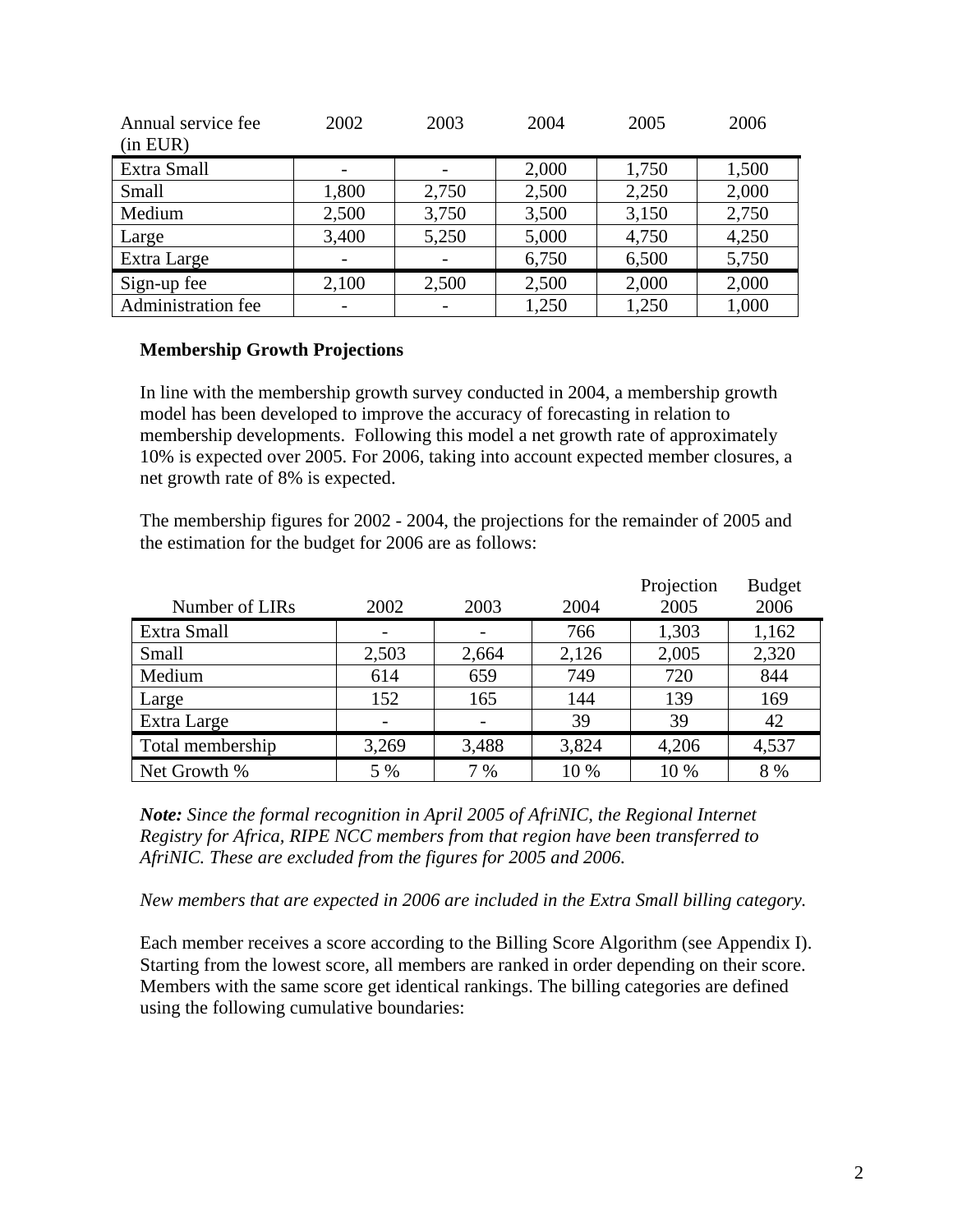- Up to 20% of the members will make up the Extra Small billing category
- Up to 75% of the members will make up the Extra Small and Small billing categories
- Up to 95% of the members will make up the Medium billing category and all smaller billing categories
- Up to 99% of the members will make up the Large billing category and all smaller billing categories
- The remaining members will make up the Extra Large billing category

|                         |                          |      |      |                  | 1 arget |
|-------------------------|--------------------------|------|------|------------------|---------|
| <b>Billing Category</b> | 2002                     | 2003 | 2004 | <b>July 2005</b> | 2006    |
| Extra Small             | $\overline{\phantom{0}}$ |      | 19 % | 28 %             | 20 %    |
| Small                   | 77 %                     | 78 % | 61 % | 50 %             | 55 %    |
| Medium                  | 19 %                     | 18 % | 16 % | 18 %             | 20 %    |
| Large                   | 4 %                      | 4 %  | 3 %  | 3 %              | 4 %     |
| Extra large             | $\overline{\phantom{0}}$ |      | $\%$ | $\%$             | $\%$    |

## **Percentage of Total Members per Billing Category**

*Note: These percentages for 2006 may deviate slightly. If a set of members with the same score fall across the boundary between billing categories, these members will be part of the next higher billing category.* 

The Billing Score Algorithm will be run after the General Meeting has approved the Charging Scheme 2006. The billing scores for members will be determined based on 30 September 2005 statistics. Every member will be notified of their billing score and billing category by e-mail.

The billing category for each member will also be available by selecting the relevant member from the full list of members by country available at:

<http://www.ripe.net/membership/indices/>

## **Change Matrix - Expected Changes of Members Between the Billing Categories for 2006**

The Change Matrix indicates the percentage of members currently in a certain billing category that are expected to move to a different billing category for 2006. Due to the fact that all new registries start as Extra Small, the migration from Extra Small to other categories is higher than the migration from other categories.

 $T<sub>T</sub>$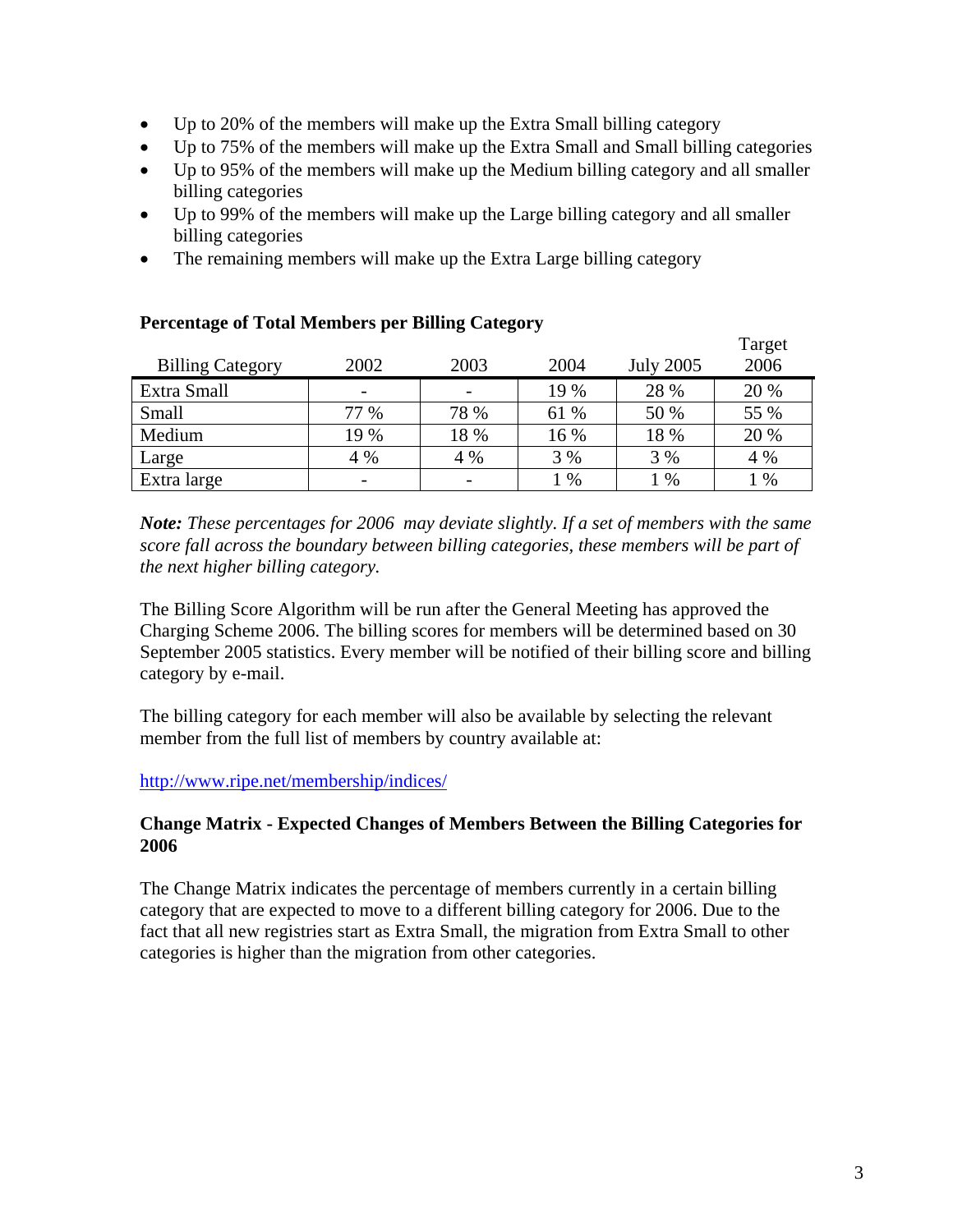**For example**: The matrix shows that, for 2006:

- 57% of the members currently in the Extra Small billing category will remain in that category
- 35% of the members currently in the Extra Small billing category will move to the Small category
- 7% of the members currently in the Extra Small billing category will move to the Medium category
- 1% of the members currently in the Extra Small billing category will move to the Large category
- 0.2 % of the members currently in the Extra Small billing category will move to the Extra Large category

| From:       | To: | Extra Small     | Small | Medium | Large | Extra Large              |
|-------------|-----|-----------------|-------|--------|-------|--------------------------|
| Extra Small |     | 57%             | 35%   | 7%     | 1%    | 0%                       |
| Small       |     | 4%              | 89%   | 7%     |       | $\overline{\phantom{a}}$ |
| Medium      |     | $\frac{0}{0}$   | 15%   | 78%    | 6%    | -                        |
| Large       |     | $\frac{1}{2}$ % |       | 18%    | 74%   | 7%                       |
| Extra Large |     |                 |       |        | 23%   | 77%                      |

*Note: In the table above, "-" indicates that no registries are expected to move to a particular category." 0%" indicates that there may be some registries that will move to a particular category but that this percentage is expected to be lower than 1%.*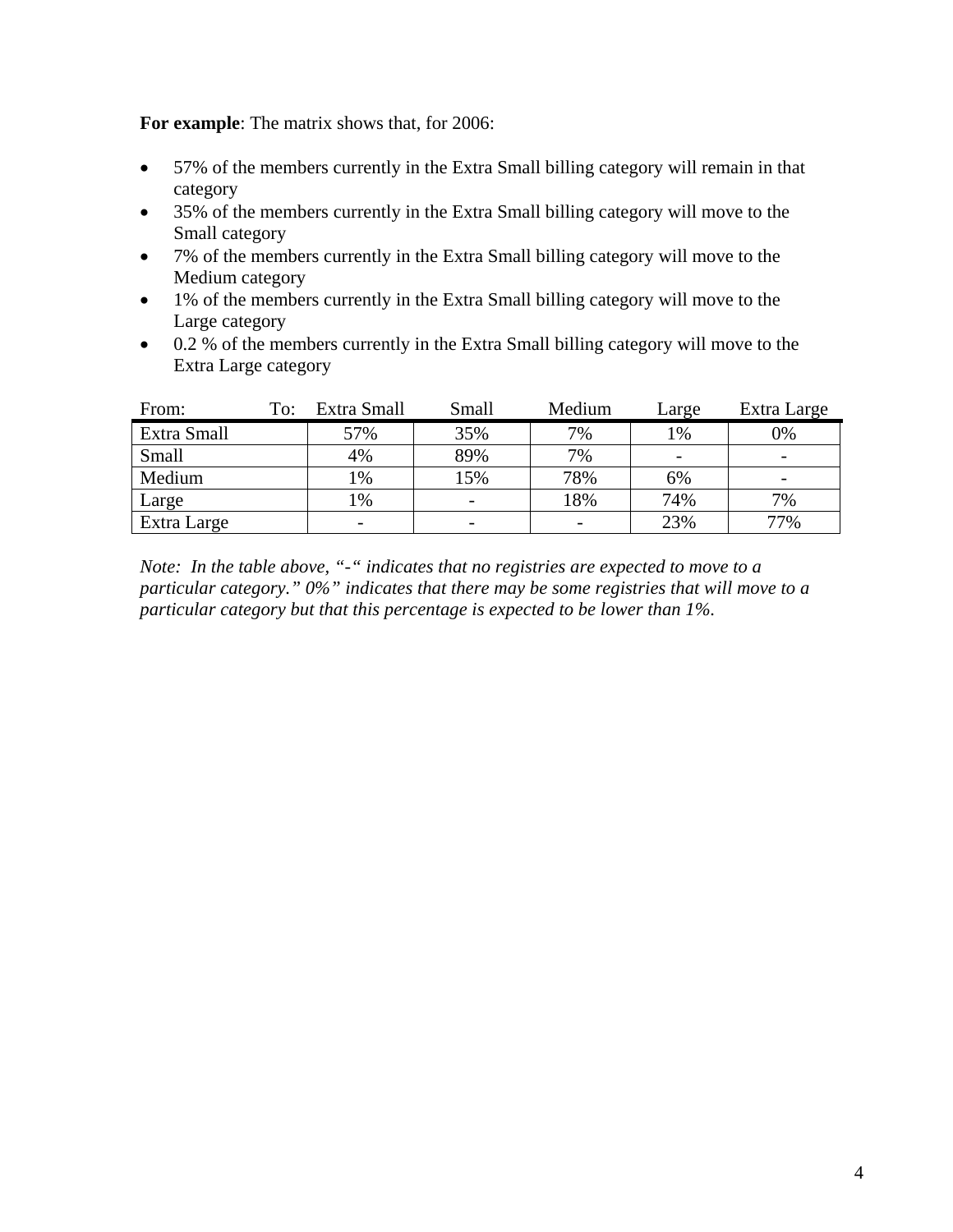## **Appendix I: Billing Score Algorithm**

To determine the billing category for a member, a score is calculated on the basis of the resources allocated or assigned at the request of the member. The scoring system is based on Internet resource allocations or assignments made over time at the request of the member. The scoring system takes into account:

- IPv4 allocations
- IPv4 PI assignments
- IPv6 allocations
- IPv6 special purpose assignments
- AS Number assignments

#### *Note: PI stands for Provider Independent and PA stands for Provider Aggregatable*

For the purpose of this scoring algorithm, an allocation of IPv4 /21 is equivalent  $(\triangle)$  to one IPv6 /32 allocation or to one AS Number. The following table shows how scoring units are determined based on resource usage. To establish scoring units based on larger or smaller resource usage, the same ratio applies.

| Prefix IPv4<br>Allocation | Prefix IPv6<br>Allocation         | <b>AS Numbers</b><br>Assignment<br>2005<br>2005 |              | Prefix PI IPv4<br>Assignment                                              | IPv6 Special<br>Purpose<br>Assignment<br>2005 | Scoring<br>Unit |
|---------------------------|-----------------------------------|-------------------------------------------------|--------------|---------------------------------------------------------------------------|-----------------------------------------------|-----------------|
| IPv4 $/22$                | $\triangle$ IPv6/33 $\triangle$   |                                                 |              | PI IPv4 / 25 $\triangleq$                                                 |                                               | 0.5             |
| IPv4 $/21$                |                                   |                                                 |              | $\triangle$ IPv6/32 $\triangleq$ 1ASN $\triangleq$ PIIPv4/24 $\triangleq$ |                                               |                 |
| IPv4 $/20$                | $\triangleq$ IPv6/31 $\triangleq$ | $2$ ASN $\triangleq$                            |              | PI IPv4 / 23 $\triangleq$                                                 | 2                                             | 2               |
| IPv4/19                   | $\triangleq$ IPv6/30 $\triangleq$ | 4 ASN                                           | $\triangleq$ | PI IPv4 / 22 $\triangleq$                                                 | 4                                             | 4               |

*Note: AS Numbers, PI IPv4 and IPv6 special purpose assignments issued before 1 October 2004 will NOT count toward the 2006 billing score.* 

Using this matching system, the following algorithm is run to determine the total score per member:

 N S (reg) =  $\sum_{i=1}^{\infty} a_i * t_i$ 

 $a_i$  = Scoring unit

 $t_i$  = Time function of allocation/assignment i (year of allocation – 1992)

 $N =$  Number of allocations/assignments